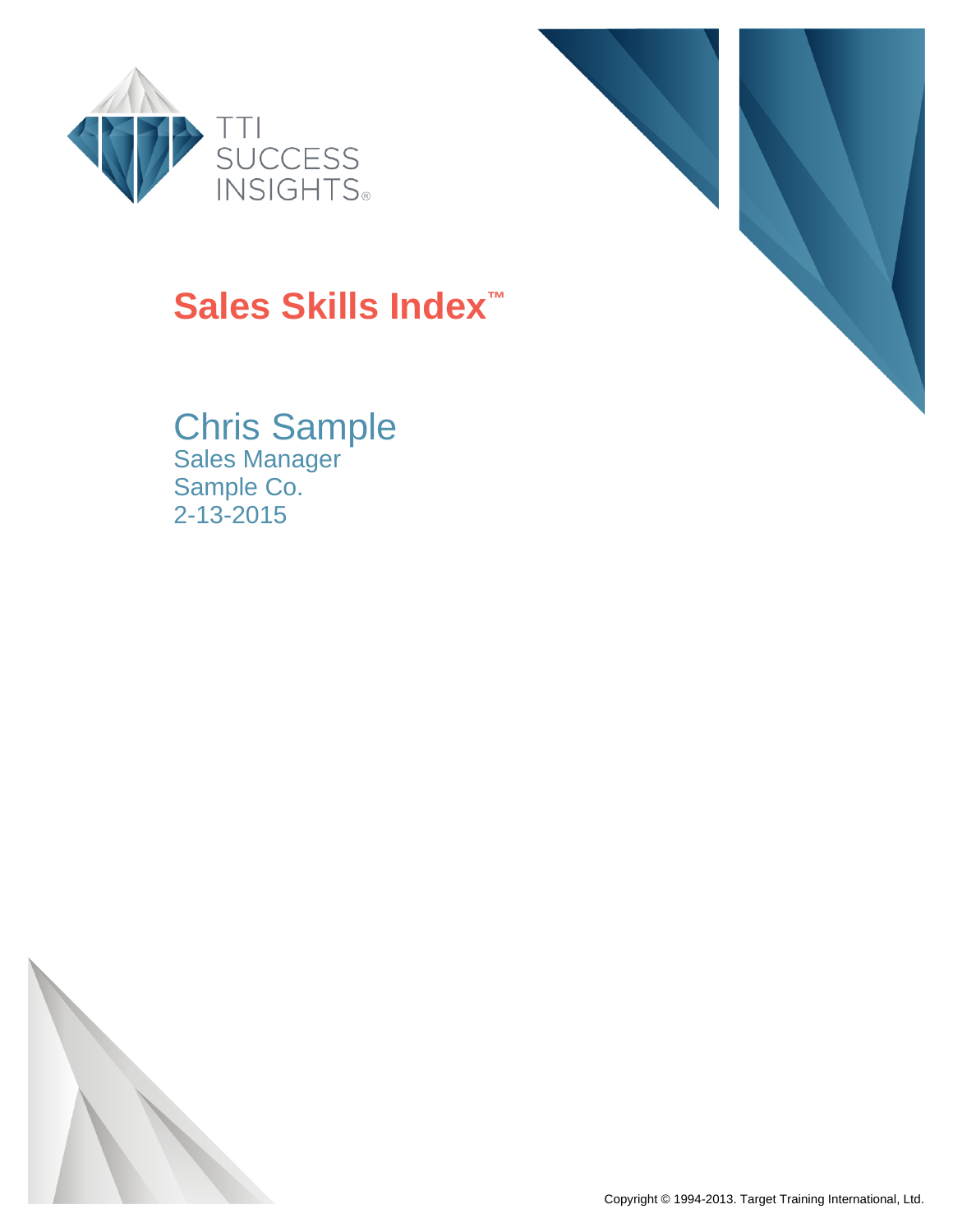

## Introduction

The Sales Skills Index is an objective analysis of an individual's understanding of the strategies required to sell successfully in any sales environment. It essentially answers the question, "Can this person sell?" Like any profession, selling has a body of knowledge related to its successful execution. It is this knowledge that the Sales Skills Index measures.

Although dealing with the issue of whether a person can or cannot sell is an essential component in predicting or improving sales success, it is certainly not the only one required for optimum sales performance. Behavior, attitude, and personal interests and values are other areas to consider.

Understanding effective sales strategy can help lead you to success as long as you can implement it. However, just knowing it is not enough, you must utilize what you know.

This report will give you feedback on your strengths and weaknesses. From this you can develop a plan to overcome your weaknesses. Knowledge of one's strengths and weaknesses, along with a desire to be the best you can be, will allow you to target your professional sales growth.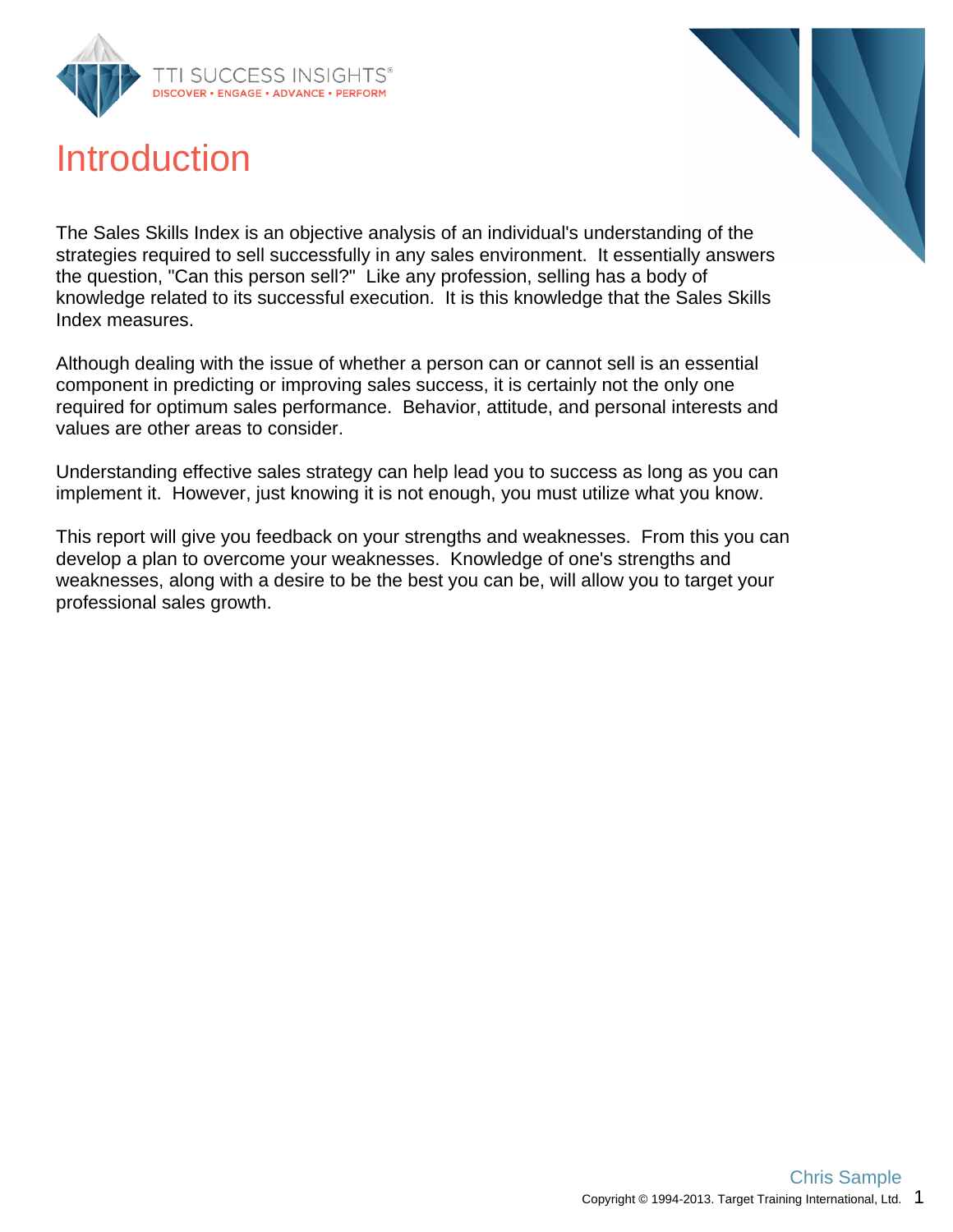

Category Analysis



PROSPECTING / QUALIFY: The first step of any sales system. It is the phase of the sale where prospects are identified, detailed background information is gathered, the physical activity of traditional prospecting is coordinated and an overall strategy for face-to-face selling is developed.

- **(5/13)** 39% of the time you chose the most effective strategy
- **(4/13)** 31% of the time you ranked the second most effective strategy as your first choice

FIRST IMPRESSION / GREETING: The first face-to-face interaction between a prospect and the salesperson, this step is designed to enable the salesperson to display his or her sincere interest in the prospect...to gain positive acceptance and to develop a sense of mutual respect and rapport. It is the first phase of face-to-face trust building and sets the face-to-face selling process in motion.

- **(5/9)** 56% of the time you chose the most effective strategy
- **(4/9)** 44% of the time you ranked the second most effective strategy as your first choice

QUALIFYING / QUESTIONS: The questioning and detailed needs analysis phase of the face-to-face sale, this step of selling enables the salesperson to discover what the prospect will buy, when they will buy and under what conditions they will buy. It is allowing the prospect to identify and verbalize their level of interest and specific detailed needs in the product or service the salesperson is offering.

- **(4/7)** 57% of the time you chose the most effective strategy
- **(2/7)** 29% of the time you ranked the second most effective strategy as your first choice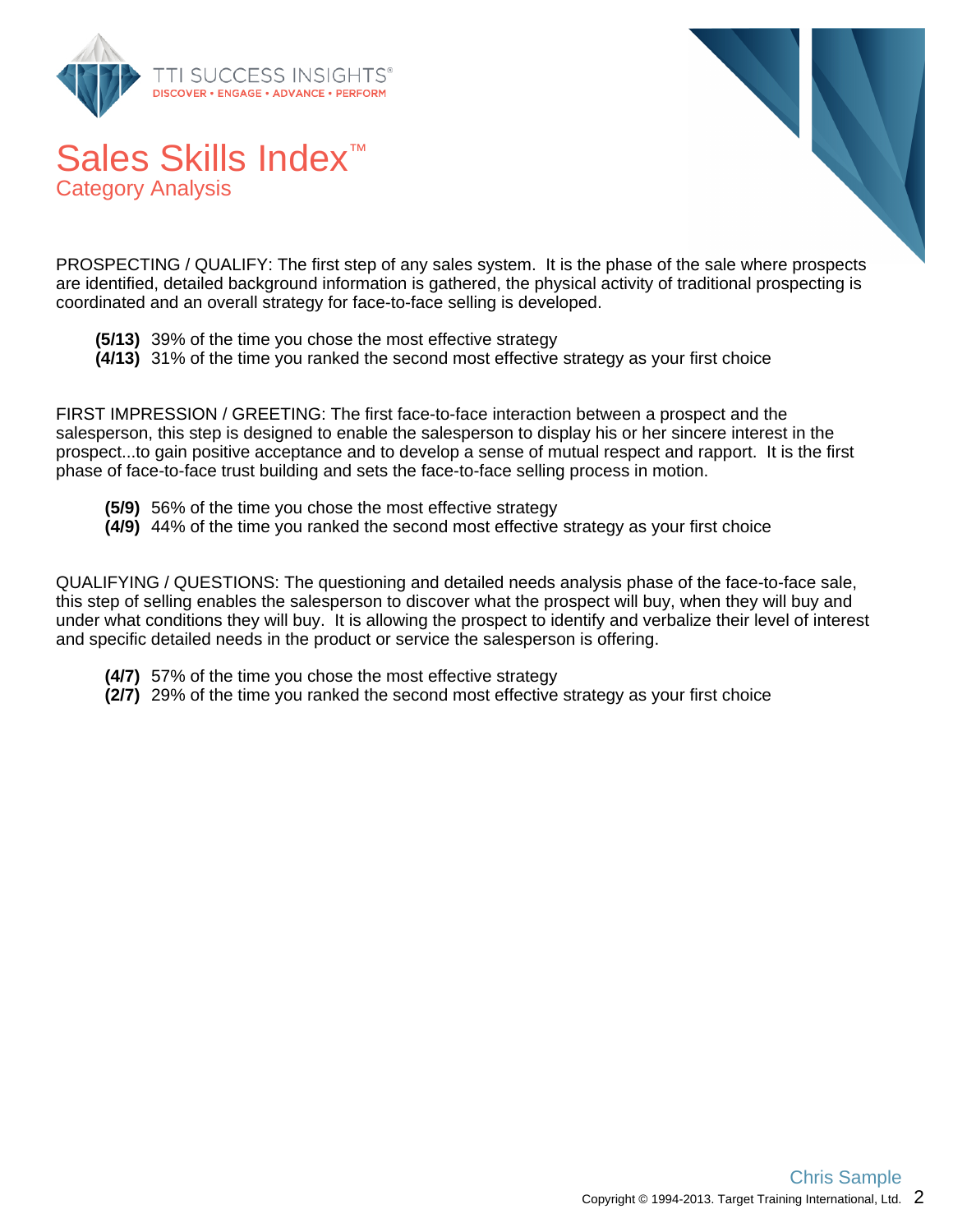

Category Analysis



DEMONSTRATION: The ability of the salesperson to present his or her product in such a way that it fulfills the stated or implied needs or intentions of the prospect as identified and verbalized.

- **(5/9)** 56% of the time you chose the most effective strategy
- **(2/9)** 22% of the time you ranked the second most effective strategy as your first choice

INFLUENCE: What people believe enough, they act upon. This step is designed to enable the salesperson to build value and overcome the tendency that many prospects have to place little belief or trust in what is told to them. It is this phase of the sale that solidifies the prospect's belief in the supplier, product or service and salesperson.

- **(4/6)** 67% of the time you chose the most effective strategy
- **(1/6)** 17% of the time you ranked the second most effective strategy as your first choice

CLOSE: The final phase of any selling system. This step is asking the prospect to buy, dealing with objections, handling any necessary negotiation and completing the transaction to mutual satisfaction.

- **(8/10)** 80% of the time you chose the most effective strategy
- **(2/10)** 20% of the time you ranked the second most effective strategy as your first choice

GENERAL: This area represents an overall understanding of the sales process. Knowledge of the process can lead to a positive attitude toward sales and a commitment to the individual sales steps.

- **(8/13)** 62% of the time you chose the most effective strategy
- **(4/13)** 31% of the time you ranked the second most effective strategy as your first choice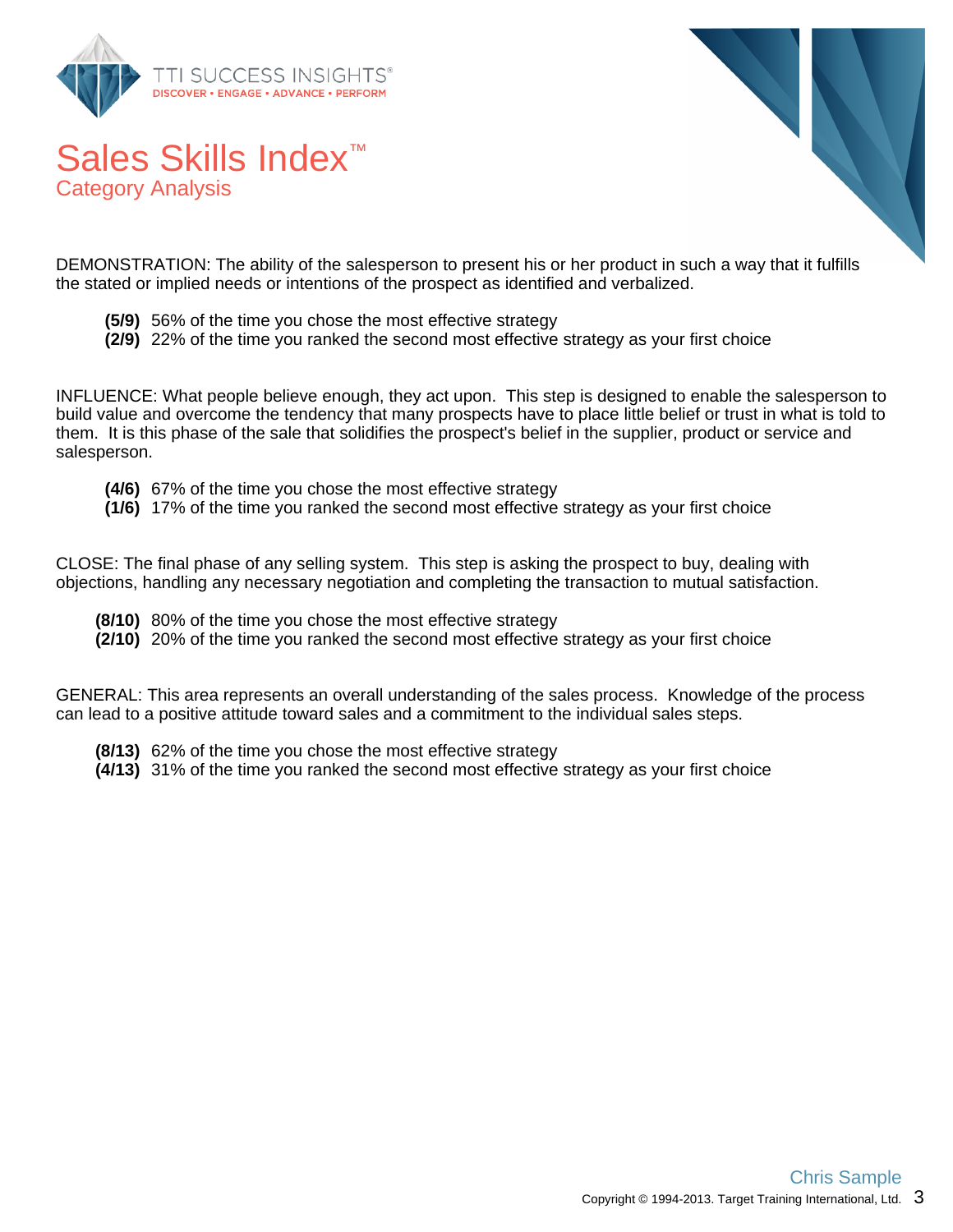

Question Analysis



#### **QUESTION ANALYSIS**

- 39 times chose the MOST effective strategy
- 19 times chose the SECOND most effective strategy as #1
- 3 times chose the THIRD most effective strategy as #1
- 6 times chose the LEAST effective strategy as #1

#### **LEAST EFFECTIVE STRATEGY ANALYSIS**

Please review the following questions. In these situations you selected the least effective strategy as the most effective strategy. For each question listed, the most effective strategy is provided for your review.

- 5. Very early in your presentation, the prospect says, "How much is it?" You should:
	- D. Advise the prospect you will be discussing the price once you cover the benefits he will receive.
- 8. You approach your prospect and discover the person you are seeing is not in a position to make any type of buying decision. You should:
	- A. Continue to sell in order to develop an internal advocate.
- 11. If your prospect says, "I need to do some research regarding you and your company." You should:
	- C. Ask specifically what he would like to research.
- 20. During your presentation, the prospect continually asks for your "absolute best price." You should:
	- B. Say "I can only provide you the best price when I know if our product or service will meet your needs."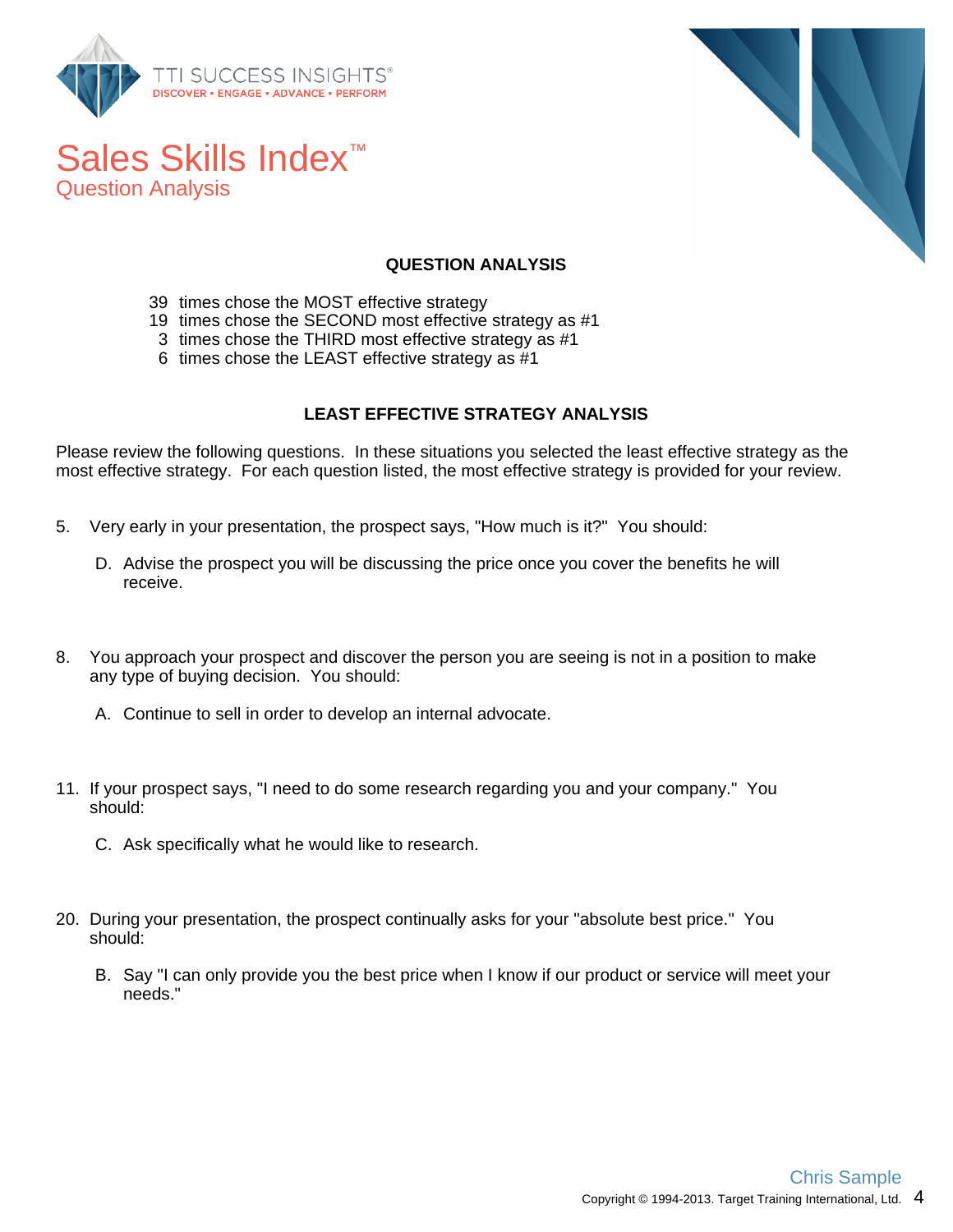



## Sales Skills Index<sup>™</sup> Question Analysis

- 23. You send literature to a prospect. In placing your call to gain an appointment, your primary objective should be:
	- A. To determine if prospect received and read your literature.
- 35. Potential customers may be afraid of:
	- A. Making a wrong decision.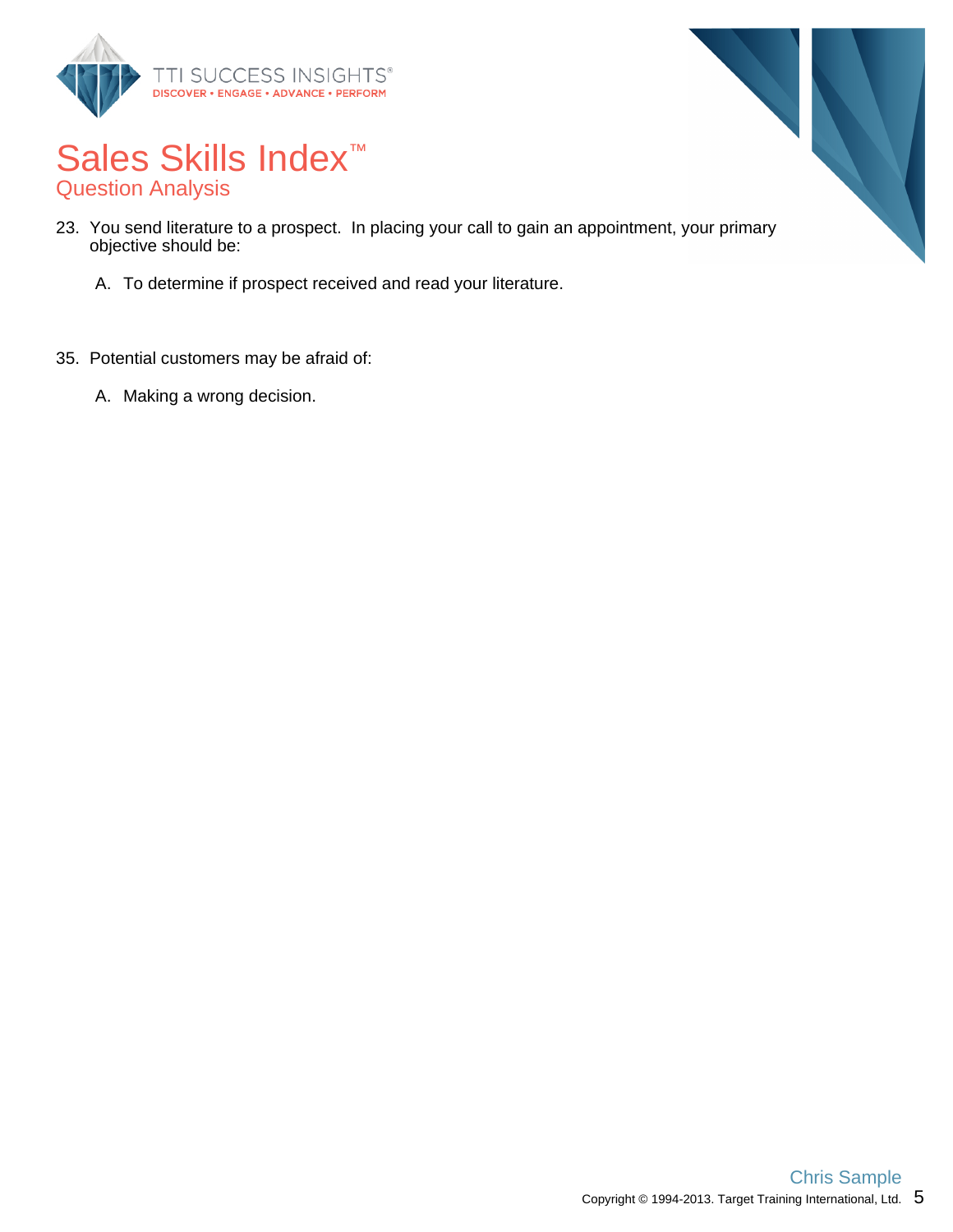

Primary Effectiveness Rating

The following graph illustrates YOUR understanding of the most effective sales strategy in a series of sales situations. Research validates that understanding and applying an effective sales strategy is directly related to sales success. The higher the score in any particular area the stronger your specific understanding of what is required to be successful in the sales process.

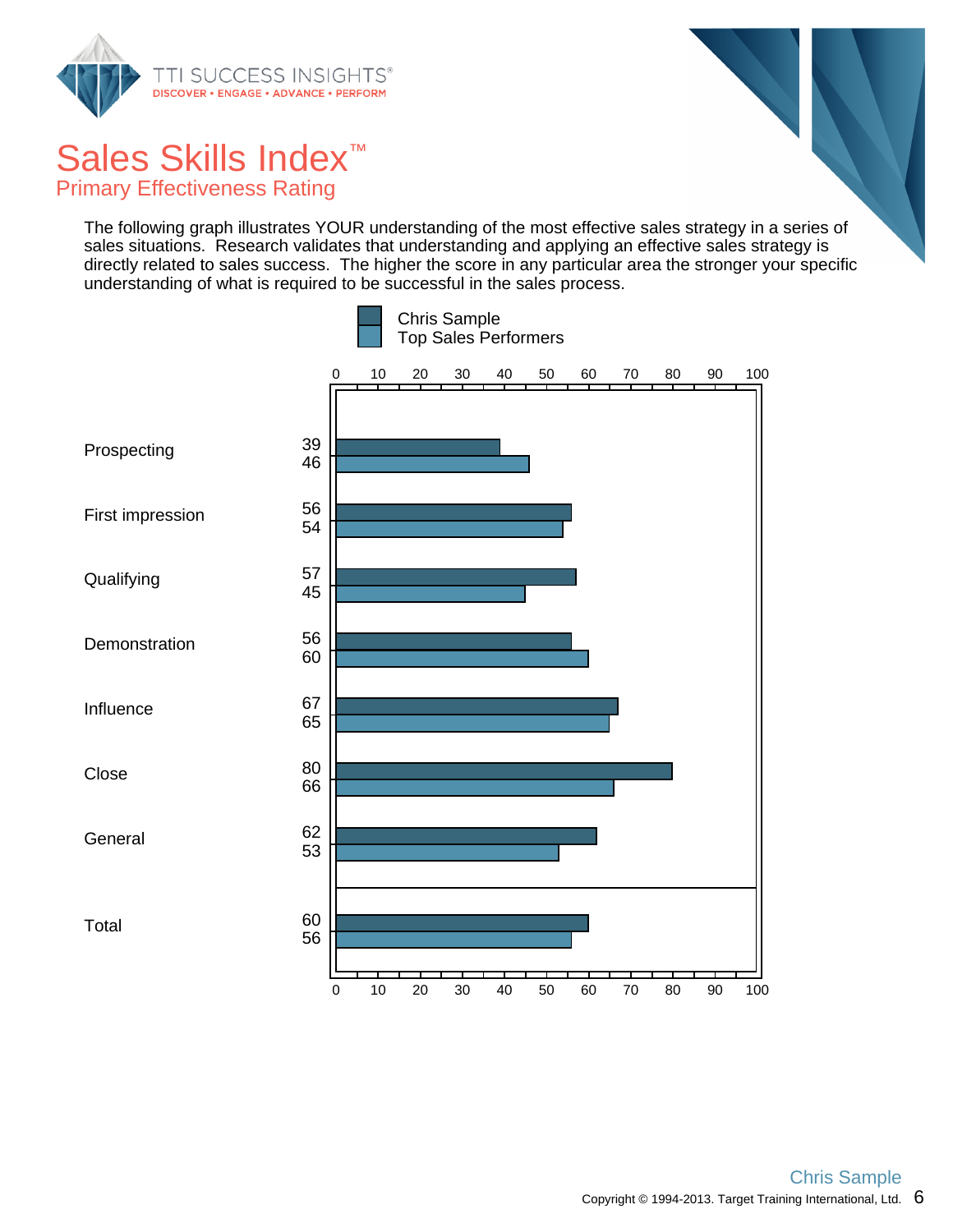

## Sales Skills Index<sup>™</sup> Primary and Secondary Effectiveness Rating

This graph illustrates your overall knowledge of the most and second most effective sales strategies. The higher your score in any segment, the better your broad understanding of the overall sales strategy required in that step of a successful sale.